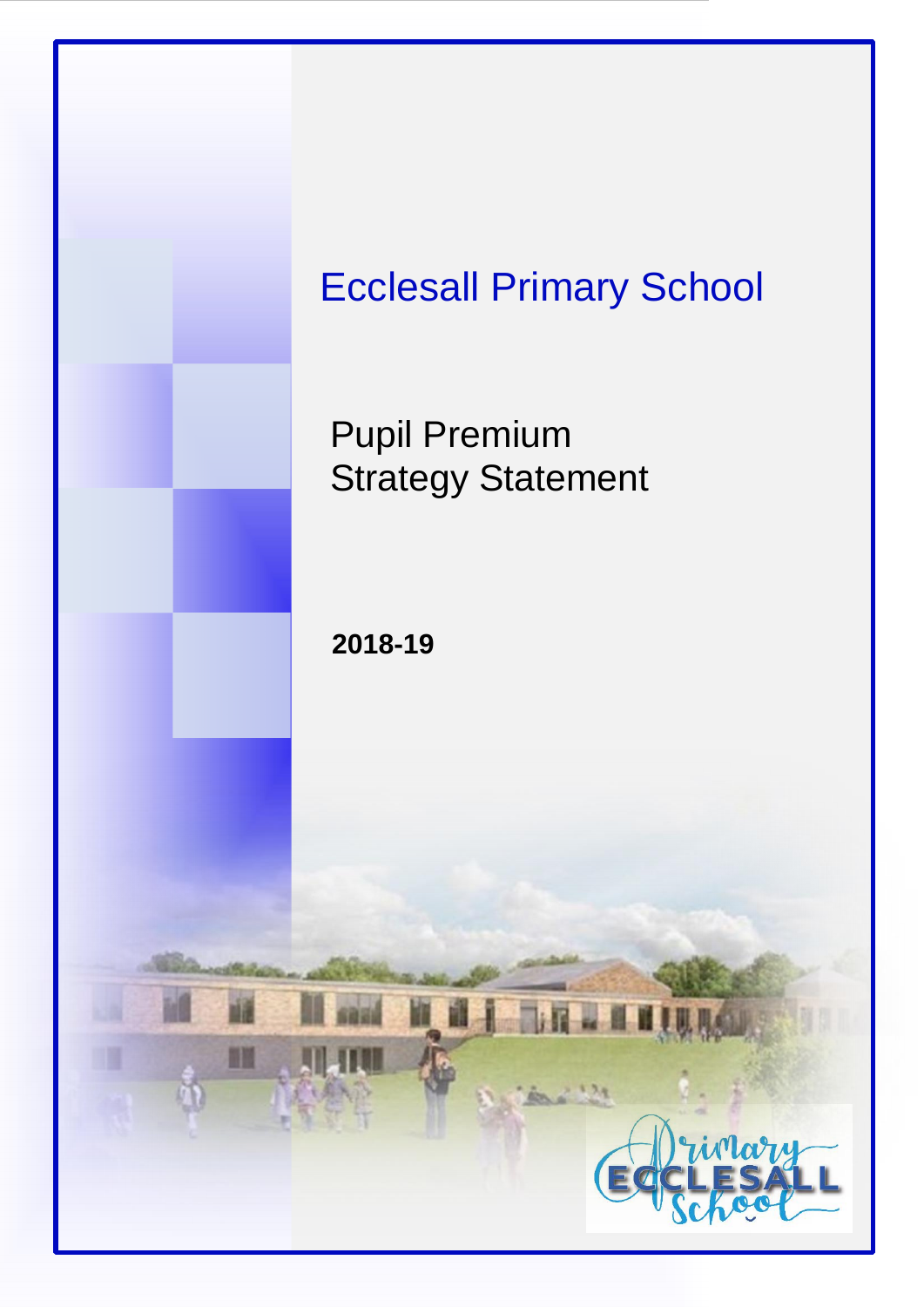| Pupil Premium strategy statement 2018-2019 - Ecclesall Primary School |                |                                                                                                                |                                           |                                                                                                    |                       |                                                            |
|-----------------------------------------------------------------------|----------------|----------------------------------------------------------------------------------------------------------------|-------------------------------------------|----------------------------------------------------------------------------------------------------|-----------------------|------------------------------------------------------------|
| 1. School Summary Ecclesall Primary School                            |                |                                                                                                                |                                           |                                                                                                    |                       |                                                            |
| Academic Year as<br><b>Ecclesall Primary School</b>                   | 2018/19        | <b>Total PP</b><br>anticipated<br><b>Budget</b><br><b>January Census</b><br>2019<br>April 19-<br><b>Mar 20</b> | £34, 920<br>PP/Ever 6<br><b>FSM/Armed</b> |                                                                                                    | £18,400<br><b>PPP</b> | Date for next PP<br><b>Strategy Review</b><br>January 2020 |
| Total number of pupils                                                | 582            | Number of<br>pupils eligible<br>for Pupil<br><b>Premium from</b><br><b>Jan 2019</b><br>Census                  | 4.46%                                     | Number of<br>pupils eligible<br>for Pupil<br><b>Premium Plus</b><br>from Jan 2019<br><b>Census</b> | 1.72%                 |                                                            |
| School Summary when Ecclesall Infant school (until August 2018)       |                |                                                                                                                |                                           |                                                                                                    |                       |                                                            |
| Academic Year as<br><b>Ecclesall Infant School</b>                    | 2018-Aug<br>19 | <b>Total PP</b><br><b>Budget</b><br><b>January Census</b><br>2018<br>April 18-<br>Mar 19                       | £13,400                                   |                                                                                                    | £11,500 PPP           |                                                            |
| Total number of pupils                                                | 232            | Number of<br>pupils eligible<br>for Pupil<br>Premium                                                           | 1.7%                                      | Number of<br>pupils eligible<br>for Pupil<br><b>Premium Plus</b>                                   | 1.29%                 |                                                            |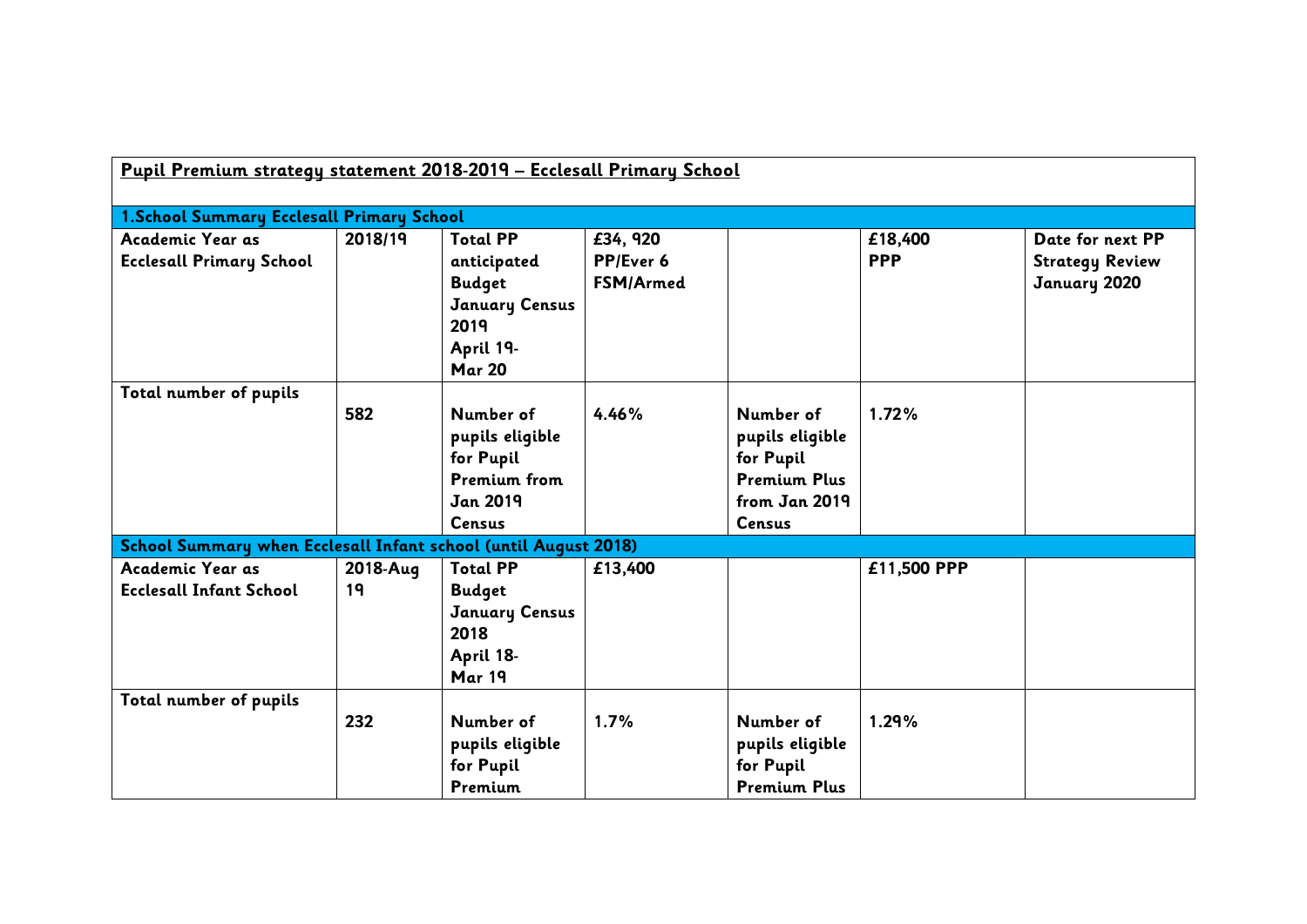| 2. Current attainment (Y2 SATS May 18)                                                           |                                         |  |     |                                    |  |  |
|--------------------------------------------------------------------------------------------------|-----------------------------------------|--|-----|------------------------------------|--|--|
|                                                                                                  | Pupils eligible for PP/ PPP / Ever 6 PP |  |     | (National average 2018 all pupils) |  |  |
|                                                                                                  | (our school) very low numbers           |  |     |                                    |  |  |
|                                                                                                  |                                         |  |     |                                    |  |  |
| Reading at expected levels                                                                       | 67%                                     |  | 75% |                                    |  |  |
| Reading at greater depth                                                                         | 33%                                     |  | 25% |                                    |  |  |
| Writing at expected levels                                                                       | 67%                                     |  | 70% |                                    |  |  |
| Writing at greater depth                                                                         | 33%                                     |  | 16% |                                    |  |  |
| Maths expected levels                                                                            | 67%                                     |  | 76% |                                    |  |  |
| Maths at greater depth                                                                           | 0%                                      |  | 22% |                                    |  |  |
| <b>Attainment (Y2 SATS May 17)</b>                                                               |                                         |  |     |                                    |  |  |
|                                                                                                  | Pupils eligible for PP/ PPP / Ever 6 PP |  |     | (National average 2017 all pupils) |  |  |
|                                                                                                  | (our school) very low numbers           |  |     |                                    |  |  |
|                                                                                                  |                                         |  |     |                                    |  |  |
| Reading at expected levels                                                                       | 100%                                    |  | 74% |                                    |  |  |
| Reading at greater depth                                                                         | 0%                                      |  | 24% |                                    |  |  |
| Writing at expected levels                                                                       | 100%                                    |  | 66% |                                    |  |  |
| Writing at greater depth                                                                         | 33%                                     |  | 13% |                                    |  |  |
| Maths expected levels                                                                            | 100%                                    |  | 73% |                                    |  |  |
| Maths at greater depth                                                                           | 0%                                      |  | 18% |                                    |  |  |
| 3. Barriers to future attainment (for pupils eligible for PP)                                    |                                         |  |     |                                    |  |  |
| Due to very low numbers, focus is on individual needs and this report highlights general issues. |                                         |  |     |                                    |  |  |
| Further details are available in school.                                                         |                                         |  |     |                                    |  |  |
| In-school barriers. Termly meetings between parents/class teacher to identify a plan of needs.   |                                         |  |     |                                    |  |  |
| Co-mobility of needs eq PP/SEN/EAL/ME leads to more complex learning needs.                      |                                         |  |     |                                    |  |  |
| External barriers (issues which also require action outside school such as low attendance rates) |                                         |  |     |                                    |  |  |
| Some children limited opportunities regarding experiences e.g; attendance at clubs               |                                         |  |     |                                    |  |  |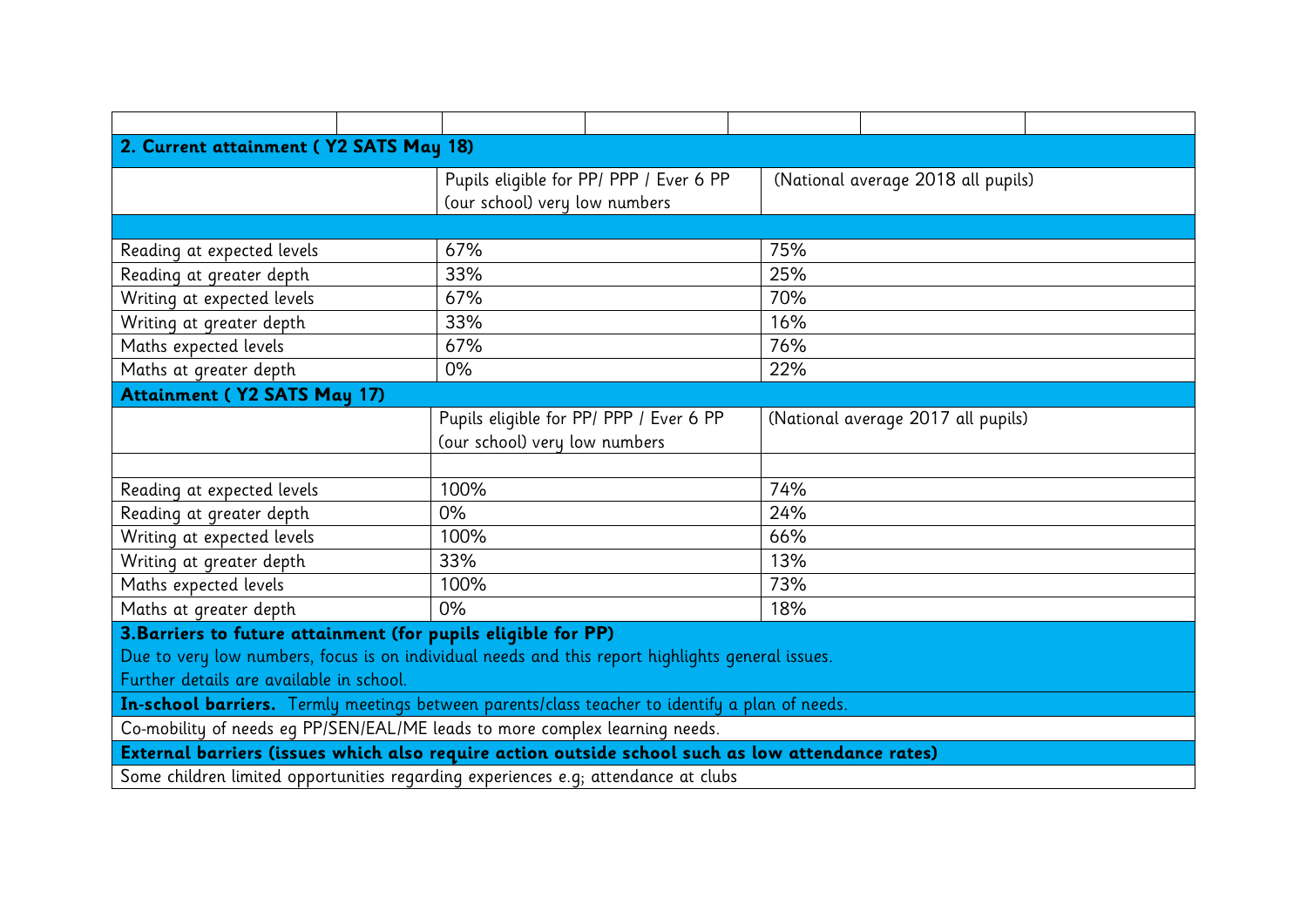|          | 4. Outcomes (desired outcomes and how they will be measured)                                                                   |                                                                                                                                 |                                                                    |                   | <b>Success Criteria</b>             |                 |  |
|----------|--------------------------------------------------------------------------------------------------------------------------------|---------------------------------------------------------------------------------------------------------------------------------|--------------------------------------------------------------------|-------------------|-------------------------------------|-----------------|--|
| A        | Good or better academic progress from individual starting points, diminishing any                                              |                                                                                                                                 | Measured by SAT results 2018 and                                   |                   |                                     |                 |  |
|          |                                                                                                                                |                                                                                                                                 | difference between our disadvantaged pupils and others nationally. |                   | tracking of individuals through our |                 |  |
|          |                                                                                                                                |                                                                                                                                 |                                                                    |                   | performance and assessment data     |                 |  |
|          |                                                                                                                                |                                                                                                                                 |                                                                    |                   |                                     |                 |  |
| B        | Ensure health and wellbeing of disadvantaged pupils is positive                                                                |                                                                                                                                 |                                                                    |                   | Parent/child feedback in meetings   |                 |  |
|          | 5. Planned expenditure                                                                                                         |                                                                                                                                 |                                                                    |                   |                                     |                 |  |
|          | Academic year                                                                                                                  | 2018/19 Due to the small number of children this area gives an overview rather than the detail, which is<br>available in school |                                                                    |                   |                                     |                 |  |
|          | The three headings below enable schools to demonstrate how they are using Pupil Premium to improve classroom pedagogy, provide |                                                                                                                                 |                                                                    |                   |                                     |                 |  |
|          | targeted support and support whole school strategies                                                                           |                                                                                                                                 |                                                                    |                   |                                     |                 |  |
| i.       | Quality of teaching for all                                                                                                    |                                                                                                                                 |                                                                    |                   |                                     |                 |  |
|          | Desired outcome                                                                                                                | <b>Chosen</b>                                                                                                                   | What is the                                                        | How will you      | <b>Staff lead</b>                   | When will you   |  |
|          |                                                                                                                                | action/approach                                                                                                                 | evidence and                                                       | ensure it is      |                                     | review          |  |
|          |                                                                                                                                |                                                                                                                                 | rationale for this                                                 | implemented well? |                                     | implementation? |  |
|          |                                                                                                                                |                                                                                                                                 | choice?                                                            |                   |                                     |                 |  |
|          | Accelerated progress to                                                                                                        | 1:1 TA support or                                                                                                               | Some children                                                      | Termly pupil      | EH/NR/GW/DS                         | Pupil progress  |  |
|          | ensure difference diminished<br>group TA                                                                                       |                                                                                                                                 | working below age                                                  | progress meetings | + class teachers                    | meetings termly |  |
|          | including data<br>related expectations.<br>for reading, writing, SPAG<br>support/                                              |                                                                                                                                 |                                                                    |                   |                                     |                 |  |
|          | and maths<br>Ensure progress of<br>analysis showing<br>interventions                                                           |                                                                                                                                 |                                                                    |                   |                                     |                 |  |
|          |                                                                                                                                |                                                                                                                                 | group is increased                                                 | progress of all   |                                     |                 |  |
|          |                                                                                                                                |                                                                                                                                 | and maintained.                                                    | children.         |                                     |                 |  |
|          | MAST Pilot project<br>Health and wellbeing<br>1:1 TA support or<br>To ensure the well                                          |                                                                                                                                 |                                                                    |                   | TAs/Class teacher                   | Ongoing         |  |
| group TA |                                                                                                                                |                                                                                                                                 | being of each child                                                | Social nurture    |                                     |                 |  |
|          |                                                                                                                                | social/nurture                                                                                                                  |                                                                    |                   |                                     |                 |  |
|          | groups                                                                                                                         |                                                                                                                                 |                                                                    |                   |                                     |                 |  |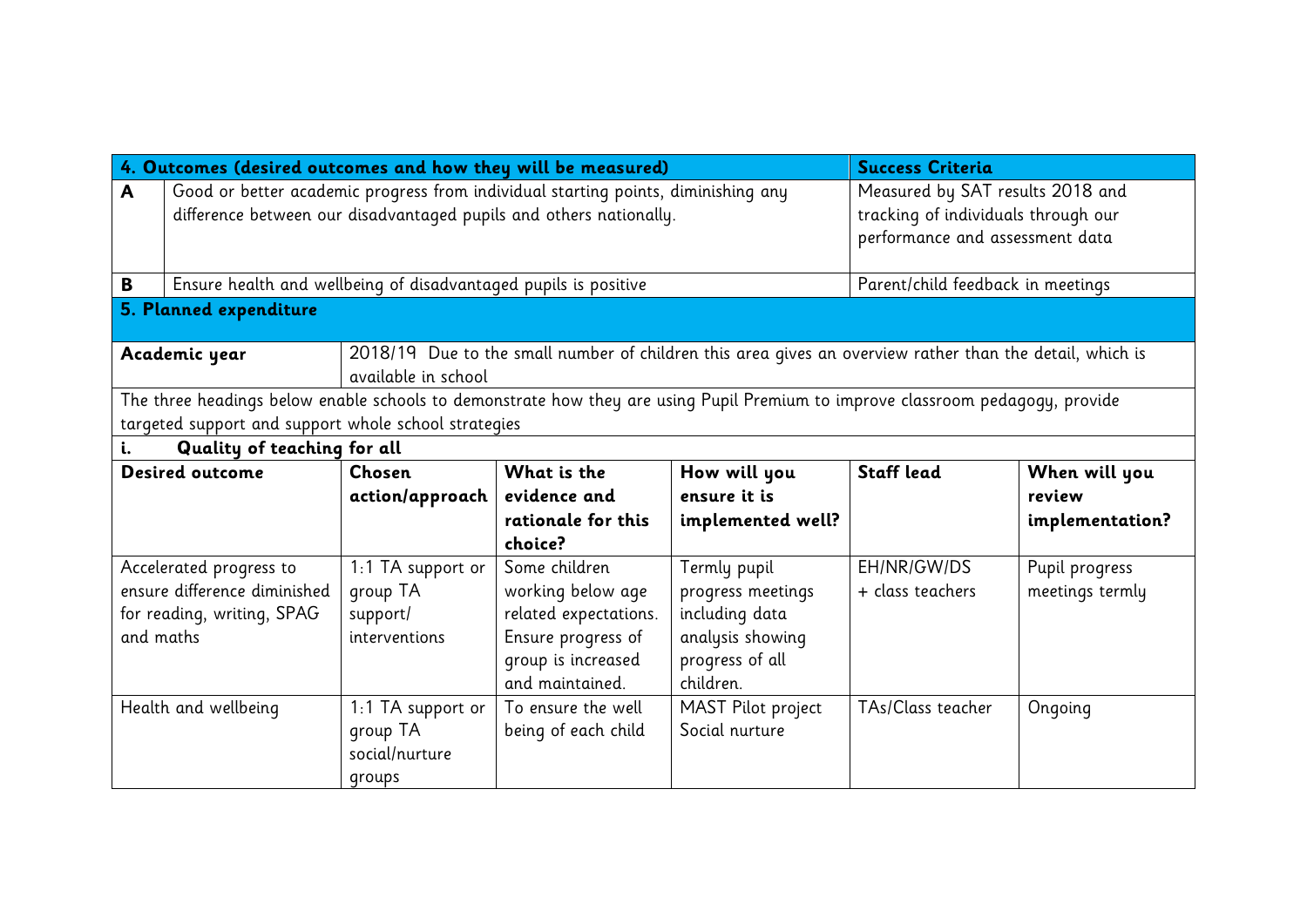| Total budgeted cost                                                         |                                                                                                                                                                                |                                                                                                                           |                                                                                                      |                                    | £7400                                      |  |
|-----------------------------------------------------------------------------|--------------------------------------------------------------------------------------------------------------------------------------------------------------------------------|---------------------------------------------------------------------------------------------------------------------------|------------------------------------------------------------------------------------------------------|------------------------------------|--------------------------------------------|--|
| <b>Targeted support</b><br>ii.                                              |                                                                                                                                                                                |                                                                                                                           |                                                                                                      |                                    |                                            |  |
| Desired outcome                                                             | Chosen<br>action/approach                                                                                                                                                      | What is the<br>evidence and<br>rationale for this<br>choice?                                                              | How will you<br>ensure it is<br>implemented well?                                                    | <b>Staff lead</b>                  | When will you<br>review<br>implementation? |  |
| Staff can target appropriate<br>interventions effectively                   | Staff trained in<br>appropriate<br>interventions e.g<br>maths mastery,<br>speech and<br>language,<br>FFT, VIP, Talking<br>Partners,<br>Theraplay,<br>English/Maths<br>support, | Progressed<br>increased and<br>maintained so<br>this group of<br>children achieve<br>as a group above<br>national figures | Provision<br>mapping linked to<br>children's needs.<br><b>Pre/Post</b><br>intervention<br>assessment | $EH/NR +$<br><b>Class teachers</b> | Termly                                     |  |
| Total budgeted cost                                                         |                                                                                                                                                                                |                                                                                                                           |                                                                                                      |                                    | £4540                                      |  |
| Other approaches<br>iii.                                                    |                                                                                                                                                                                |                                                                                                                           |                                                                                                      |                                    |                                            |  |
| Desired outcome                                                             | Chosen<br>action/approach                                                                                                                                                      | What is the<br>evidence and<br>rationale for this<br>choice?                                                              | How will you<br>ensure it is<br>implemented well?                                                    | <b>Staff lead</b>                  | When will you<br>review<br>implementation? |  |
| Disadvantaged pupils<br>experience a range of<br>experiences as their peers | paid club per<br>term plus school<br>trips/events are<br>paid for                                                                                                              | <b>Enables this</b><br>group of children<br>to access wider<br>curriculum and<br>friendship groups                        | Communication<br>with parents.<br>Links with after<br>school providers.                              | EH + Admin team                    | Yearly<br>£2700 clubs                      |  |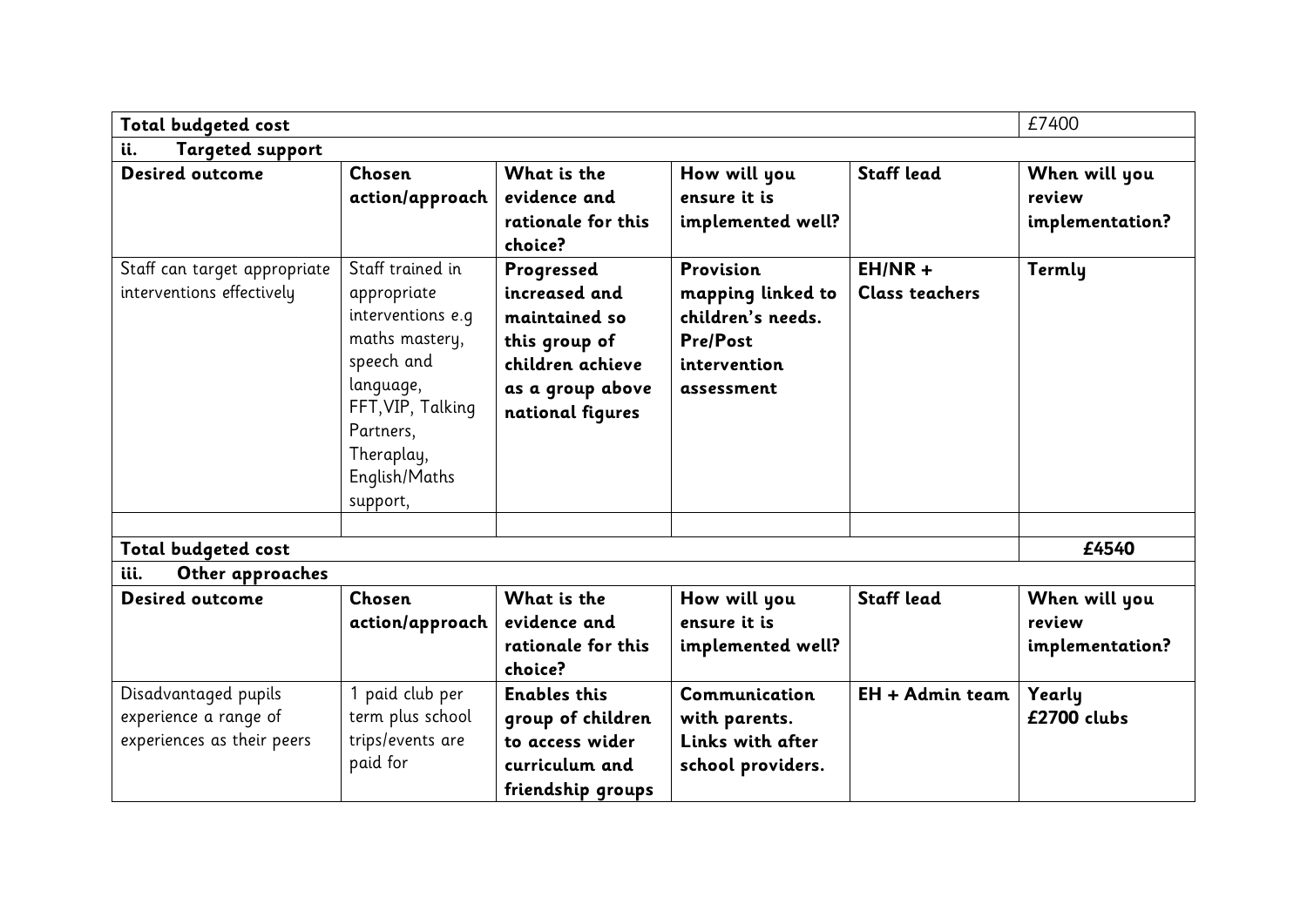| Total budgeted cost                                        |                             |                                   |  |                                                           | £1460 |
|------------------------------------------------------------|-----------------------------|-----------------------------------|--|-----------------------------------------------------------|-------|
|                                                            |                             |                                   |  |                                                           |       |
| 6. Review of expenditure                                   |                             |                                   |  |                                                           |       |
| Previous Academic Year                                     | 2017                        |                                   |  | This area gives an overview rather than the detail due to |       |
|                                                            |                             |                                   |  | small number of children                                  |       |
| i.                                                         | Quality of teaching for all |                                   |  |                                                           |       |
| Desired outcome                                            | Chosen                      | <b>Estimated Impact:</b>          |  | Lessons learned                                           |       |
|                                                            | action/approach             |                                   |  |                                                           |       |
| Accelerated progress to                                    | 1:1 TA support or           | Progress increased and            |  | Each child's needs assessed termly                        |       |
| ensure difference diminished                               | group TA                    | maintained so achieved as         |  |                                                           |       |
| for reading, writing and                                   |                             | group above national figures      |  |                                                           |       |
| maths                                                      |                             |                                   |  |                                                           |       |
| Health and wellbeing                                       | 1:1 TA support or           | Parents reported children         |  | Focus of 1:1 group support changed as appropriate         |       |
|                                                            | group TA                    | happier at social times in school |  |                                                           |       |
|                                                            |                             |                                   |  |                                                           |       |
| ii. Targeted support (this is quality of teaching for all) |                             |                                   |  |                                                           |       |
| Staff can target appropriate                               | Staff trained in            | Teachers/TA's able to target      |  | New staff need initial discussion as part of induction    |       |
| interventions effectively                                  | appropriate                 | children for appropriate          |  | process                                                   |       |
|                                                            | interventions e.q           | interventions as necessary        |  |                                                           |       |
|                                                            | FFT, VIP, Talking           |                                   |  |                                                           |       |
|                                                            | Partners,                   |                                   |  |                                                           |       |
|                                                            | Theraplay,                  |                                   |  |                                                           |       |
|                                                            | English/Maths               |                                   |  |                                                           |       |
|                                                            | support,                    |                                   |  |                                                           |       |
|                                                            |                             |                                   |  |                                                           |       |
| iii. Other approaches<br>Desired outcome                   | Chosen                      |                                   |  | <b>Lessons learned</b>                                    |       |
|                                                            |                             | <b>Estimated impact:</b>          |  |                                                           |       |
|                                                            | action/approach             |                                   |  |                                                           |       |